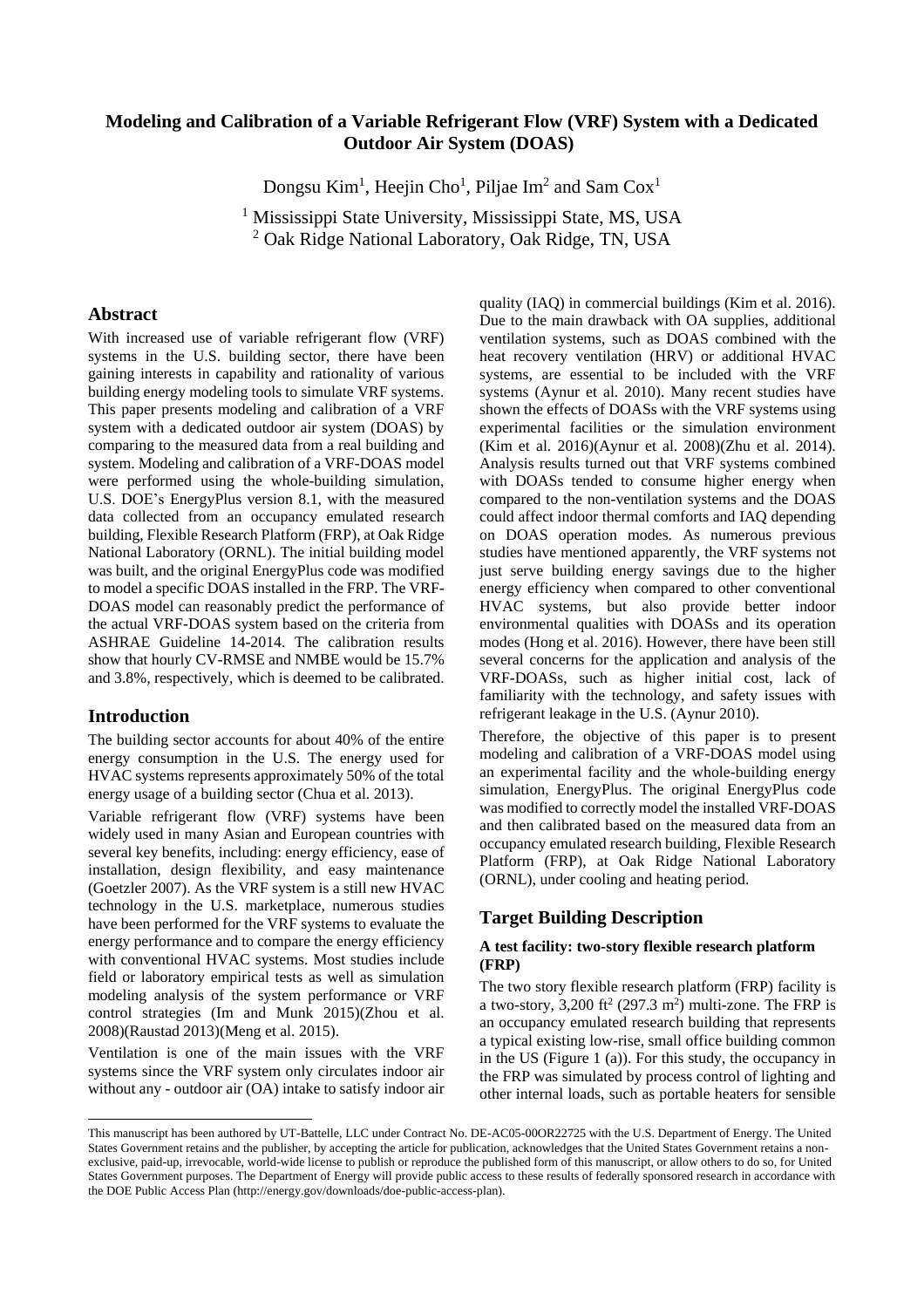heat gains and humidifiers for latent heat gains. On this building, detailed building activities, such as building envelope retrofits, addition of alternative building components, and any HVAC systems changes, were logged, and the building system's performance was closely monitored, which was used to model and calibrate the VRF-DOAS simulation model. In addition, a dedicated weather station was installed on the roof. The data gathered from the weather station was used to pack a weather file that can be used in modeling and calibration procedure. The VRF system installed in the FRP is a heat pump type 12-ton (42 kW) system with a DOAS and contains two scroll compressors. [\(Figure 1](#page-1-0) (b) and (c)). Table 1 summarizes the FRP and VRF system characteristics (Im et al. 2015).



<span id="page-1-0"></span>*Figure 1. A test facility: (a) two-story flexible research platform, (b) a VRF outdoor unit, and (c) a VRF indoor unit.*

| Table 1. Building characteristics of two-story flexible |
|---------------------------------------------------------|
| research platform                                       |

| <b>Location</b>          | Oak Ridge, Tennessee, USA                                                                                                                      |  |  |
|--------------------------|------------------------------------------------------------------------------------------------------------------------------------------------|--|--|
| <b>Building</b><br>size  | Two-story, $40 \times 40$ ft $(12.2 \times 12.2$ m),<br>14 ft (4.3 m) floor-to-floor height                                                    |  |  |
| <b>Exterior</b><br>walls | Concrete masonry units with face brick,<br>RUS-11 (RSI-1.9) fiberglass insulation                                                              |  |  |
| Floor                    | Slab-on-grade                                                                                                                                  |  |  |
| <b>Roof</b>              | Metal deck with $RUS - 18(RSI - 3.17)$<br>polyisocyanurate insulation                                                                          |  |  |
| <b>Windows</b>           | Double-pane clear glazing, 28% window-to-<br>wall ratio                                                                                        |  |  |
| <b>Baseloads</b>         | $0.85$ W/ ft <sup>2</sup> (9.18W/ m <sup>2</sup> ) lighting power<br>density, $1.3 W/tt^2$ (14.04W/m <sup>2</sup> ) equipment<br>power density |  |  |
| <b>VRF</b> system        | 12 ton (42 kW) VRF system with a DOAS                                                                                                          |  |  |

### **A variable refrigerant flow with dedicated outdoor air system (VRF-DOAS)**

The VRF system had a 12-ton (42 kW) outdoor unit, one DOAS unit, and ten indoor units as shown in [Figure 2.](#page-1-1) The system capacity of the corresponding indoor and outdoor units was chosen based on the load calculations from Manual N (Rutkowski 2008). Ten indoor units' capacities varied from 2.2 kW to 5.3 kW for heating, and 2.5 kW to 5.9 kW for cooling, respectively (Im & Munk 2015). As seen in [Figure 2,](#page-1-1) the ten indoor units and the DOAS were connected to the same VRF outdoor condensing unit, and the DOAS provides conditioned OA to ten thermal zones. In addition, the OA requirement for the FRP building was estimated according to the ASHRAE Standard 62.1-2013 (ASHRAE 2013). Note that the VRF system in this study was a heat pump–type system that provides only cooling or heating at any single time and cannot provide simultaneous heating and cooling for different thermal zones.



<span id="page-1-1"></span>*Figure 2. VRF-DOAS schematic and monitoring points*

During the test period (i.e., July 11, 2015 through March 6, 2016), there were several other tests undergone with different types and control modes of HVAC systems at the FRP. Therefore, only the days when the VRF system fully conditioned the FRP were selected for the model calibration. Those are 6 days during August 15, 2015 through September 20, 2015 for cooling season, and 19 days during October 10, 2015 through February 19, 2016 for heating season.

Measured data for the VRF system includes:

- 1) One-time airflow measurements for each indoor unit,
- 2) Continuous air flow measurement for the DOAS supply side for the VRF system,
- 3) Power consumption for the VRF outdoor unit, each VRF indoor unit, and the DOAS (Im et al. 2015).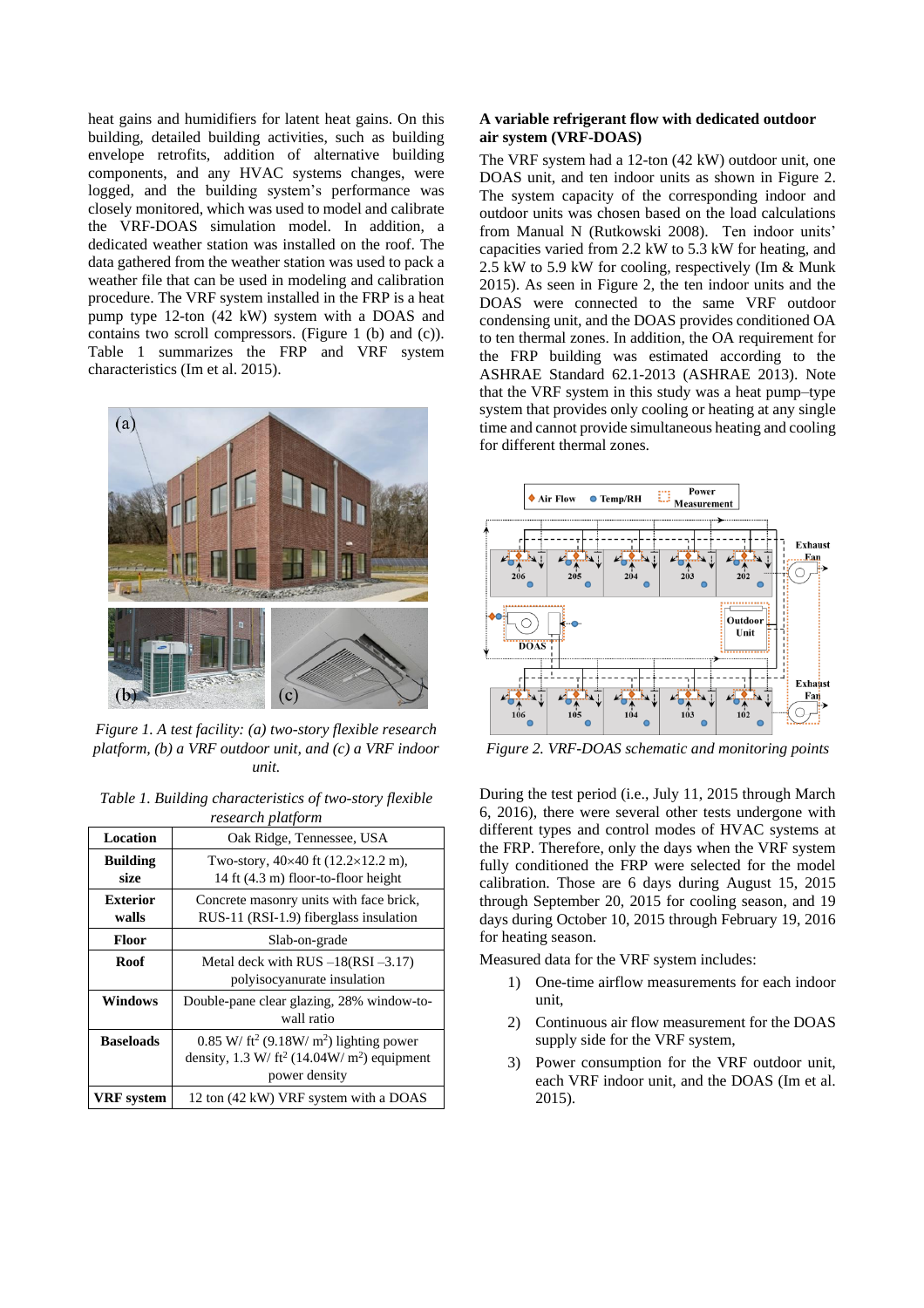## **Calibration Approaches**

To properly model and calibrate the VRF-DOAS system installed at the FRP, the following steps were performed: (1) modification of the existing EnergyPlus v8.1 source code to be able to simulate the physical settings of VRF-DOAS described in the previous section; (2) after modeling the building envelope and HVAC systems, calibration of building envelope model and internal heat gain inputs to ensure that the simulated delivered cooling and heating loads are comparable with the measured data; and (3) calibration of VRF-DOAS model for the total building energy consumption based on the definition from ASHRAE Guideline 14-2014 (ASHRAE 2014).

#### **Step 1: EnergyPlus source code modification**

EnergyPlus 8.1 allows for performance curve based quasi-steady state simulation of VRF systems. The EnergyPlus 8.1 source code was modified to model the current VRF-DOAS setting in the FRP; particularly the usage of VRF heating and cooling coils to condition OA in the DOAS described in the previous section. In the original version 8.1 of EnergyPlus, OA could be introduced only through individual zonal VRF indoor units with an OA mixer or an air-loop DOAS with HVAC DX coils from a separate HVAC system such as a single or two speed DX coils (DOE 2013). Therefore, the EnergyPlus 8.1 source code was modified to allow for OA to be provided through an air-loop DOAS directly to individual zones and to be conditioned with VRF heating and cooling coils connected to the outdoor unit supplying the indoor unit for each zone of the VRF system. EnergyPlus has three stages of simulation: Zone load calculations, air loop calculations, and zone equipment calculations. This requires the data from VRF coils simulated in the air loop stage to be passed to the zonal equipment stage and then be aggregated with the zone VRF coil capacities. Thereafter, the VRF outdoor unit is simulated with steady state performance curves to calculate energy usage. If the capacity of the outside unit is exceeded, the air loop VRF coil is assumed to have priority, and the zonal coil capacities are systematically reduced until the capacity is no longer exceeded.

With this source code modification, two new objects, VRF air-loop cooling and heating coils (object names Coil: Cooling: DX: VRFAirloopCoil and Coil: Heating: DX: VRFAirloopCoil), were added to enable a DOAS system coupled with a VRF outdoor unit to provide 100% conditioned OA to individual zones, as illustrated in [Figure 2.](#page-1-1) [Figure 3](#page-2-0) demonstrates the simulation process of the modified EnergyPlus version. The new VRF air-loop coil objects modeled to calculate the coil performance based on performance curves in the same manner compared to the single-speed DX heating and cooling coils modeled in EnergyPlus 8.1. The coil capacities were accounted into the VRF condenser calculations along with the average inlet wet-bulb conditions for each coil linked to the VRF condenser. In the current modification, only one VRF condenser can be used. The model uses performance information at rated conditions along with

curve fits for variations in total capacity, energy input ratio, and part-load fraction to determine the performance of the unit at part-load conditions. In this modification process, manufacturers' data in the EnergyPlus VRF HP model (Raustad, R. 2013) were used for the coefficients of performance curves. This simulation is a quasi-steady state simulation and does not attempt to model the dynamics and controls of the VRF system. After the source code modification, the new EnergyPlus executable file and input data dictionary (idd) file were generated and made available to model the VRF-DOAS system installed in the FRP.



<span id="page-2-0"></span>*Figure 3. Process of the modified EnergyPlus version 8.1 for VRF-DOAS*

#### **Step 2: Calibration 1 - Building load calibration**

As a first step of the calibration, the initial building envelop model was calibrated, and the building's simulated delivered cooling and heating loads were compared with the calculated delivered heating and cooling loads based on air side measured data.

Building envelop model, first, was calibrated by modifying the input values for the categories shown below.

- 1) Weather data
- 2) Infiltration
- 3) Interior light intensity and schedule
- 4) Plug load intensity and schedule

Actual weather data from the dedicated weather station was collected and used to pack weather data file for EnergyPlus.

For infiltration updates, a blower door test was performed to measure the airtightness of the FRP. The measurement was used to calculate the infiltration value for the FRP building model in EnergyPlus based on an infiltration calculation method (Gowri et al. 2009).

The intensities and schedules of the interior lights and equipment values (plug loads) were also updated based on the measured lighting and plug loads in the FRP[. Figure 4](#page-3-0) shows the output trends of the interior lights after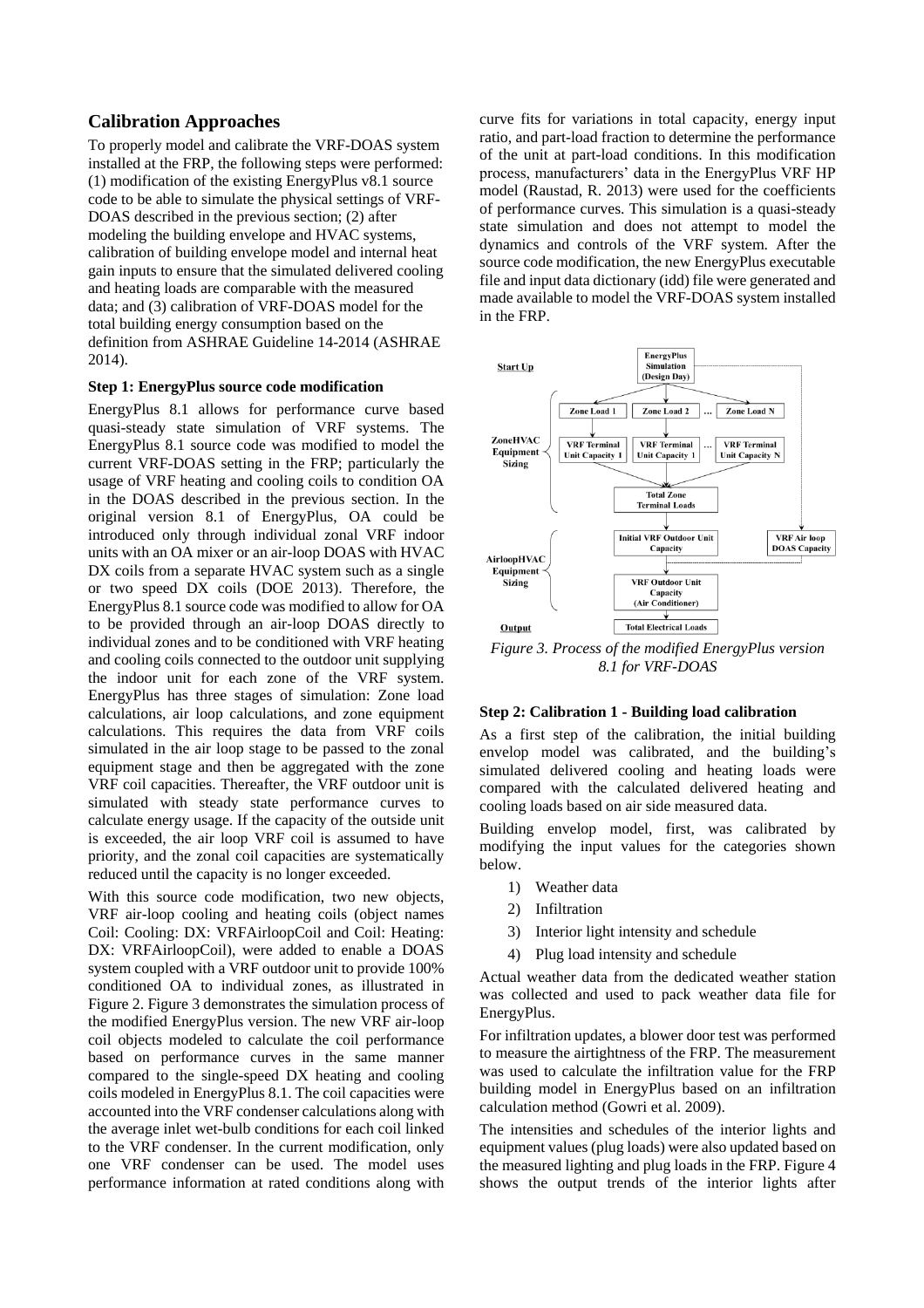modification in the EnergyPlus model. The interior lights shown in [Figure 4](#page-3-0) are hourly average values in EnergyPlus shown in terms of the electric energy for ten zones for six representative days during the measurement period.

[Figure 5](#page-3-1) shows comparison of the interior plug loads for the measured and simulated data after modification in EnergyPlus. The interior plugs provided in [Figure 5](#page-3-1) are also hourly average values in EnergyPlus for all ten zones for six representative days during the entire comparison period.



<span id="page-3-0"></span>*Figure 4. Hourly Interior lights electricity use*



<span id="page-3-1"></span>*Figure 5. Hourly Interior equipment electricity use*

After updating the building envelop model, the delivered cooling and heating loads were compared to the simulated values. System delivered loads were calculated by Eq. (1), where  $\dot{m}_a$ ,  $h_{return}$ , and  $h_{supply}$  are used for the mass flow rate of dry air through heating and cooling coils, return air enthalpy, and supply air enthalpy, respectively.

$$
Load_{Delivered} = \dot{m}_a \times (h_{return} - h_{supply}) \qquad (1)
$$

#### **Step 3: Calibration 2 - VRF-DOAS system**

The VRF-DOAS model was also calibrated after the building load calibration. The calibrated building load model in Step 2 was used to calibrate the VRF-DOAS simulation model based on the measured data from the FRP. The following items were added and modified in the VRF calibration process:

- 1) DOAS using the modified version of EnergyPlus 8.1
- 2) DOAS outdoor air (OA) set point temperature
- 3) VRF operation schedule
- 4) Heating and cooling COPs of the VRF system

An air-loop DOAS was implemented in the VRF simulation model using the modified version of EnergyPlus 8.1 as described in step 1 section, based on the specifications of the installed DOAS in the FRP. As illustrated in [Figure 2,](#page-1-1) this implementation allows for OA to be provided through an air-loop DOAS directly to individual zones. With the DOAS, OA can be conditioned with VRF heating and cooling coils that are connected to the outdoor units for the zonal VRF indoor units.

The DOAS schedule and the OA supply air temperature set point were determined based on the measured data for the VRF system in the FRP. The DOAS operation in the model was controlled by an energy management system (EMS). The DOAS was always turned on during all hours in summer, but it was operated only during occupied hours during heating season (December–March).

The VRF operation schedule was then modified according to the actual VRF system operation. Since the VRF system installed in the FRP cannot provide simultaneous cooling and heating, the VRF cooling and heating operation schedules were specified separately for the cooling (April–November) and heating (December– March) period, which is the same case for actual operation schedule of the VRF system. The thermostat set point temperature and schedule were set to 24°C and 21.1°C for cooling and heating during occupied hours, respectively.

Finally, the heating and cooling COPs of the VRF model were modified based on the actual performance of the VRF system in the FRP, which were observed from the measured data. The nominal COP values used for the cooling and heating coils were set to 3.0 and 2.5, respectively.

#### **Statistical evaluation of a VRF-DOAS simulation model**

As a final step of the calibration, the measured and simulated data were compared to calibrate the whole building simulation model. ASHRAE Guideline 14 (ASHRAE 2014) was used to evaluate the validity of the calibrated models. With this guideline, two calibration criteria, the Normalized Mean Bias Error (NMBE) and Coefficient of Variation of Root Mean Square Error (CV-RMSE), were used to determine how well a simulation model fits with the measure data.

CV-RMSE and NMBE were calculated by Eq. (2) and (3), where  $s_i$ ,  $m_i$ , and  $\overline{m}$  represent the simulated results, the measured data, and the average measured data at instance i with  $p = 1$ , respectively. It states that models are declared to be calibrated if they produce NMBE within  $\pm$ 10% and CV-RMSE within  $\pm$  30% when hourly data are used, or 5% and 15%, respectively, with monthly data.

$$
CV(RMSE) = 100 \times \frac{\sqrt{(\Sigma_{l=1}^{n}(m_{l}-s_{l})^{2}/(n-p))}}{\bar{m}} \tag{2}
$$

$$
NMBE = 100 \times \frac{\sum_{i=1}^{n} (m_i - s_i)}{(n-p) \times \bar{m}}
$$
 (3)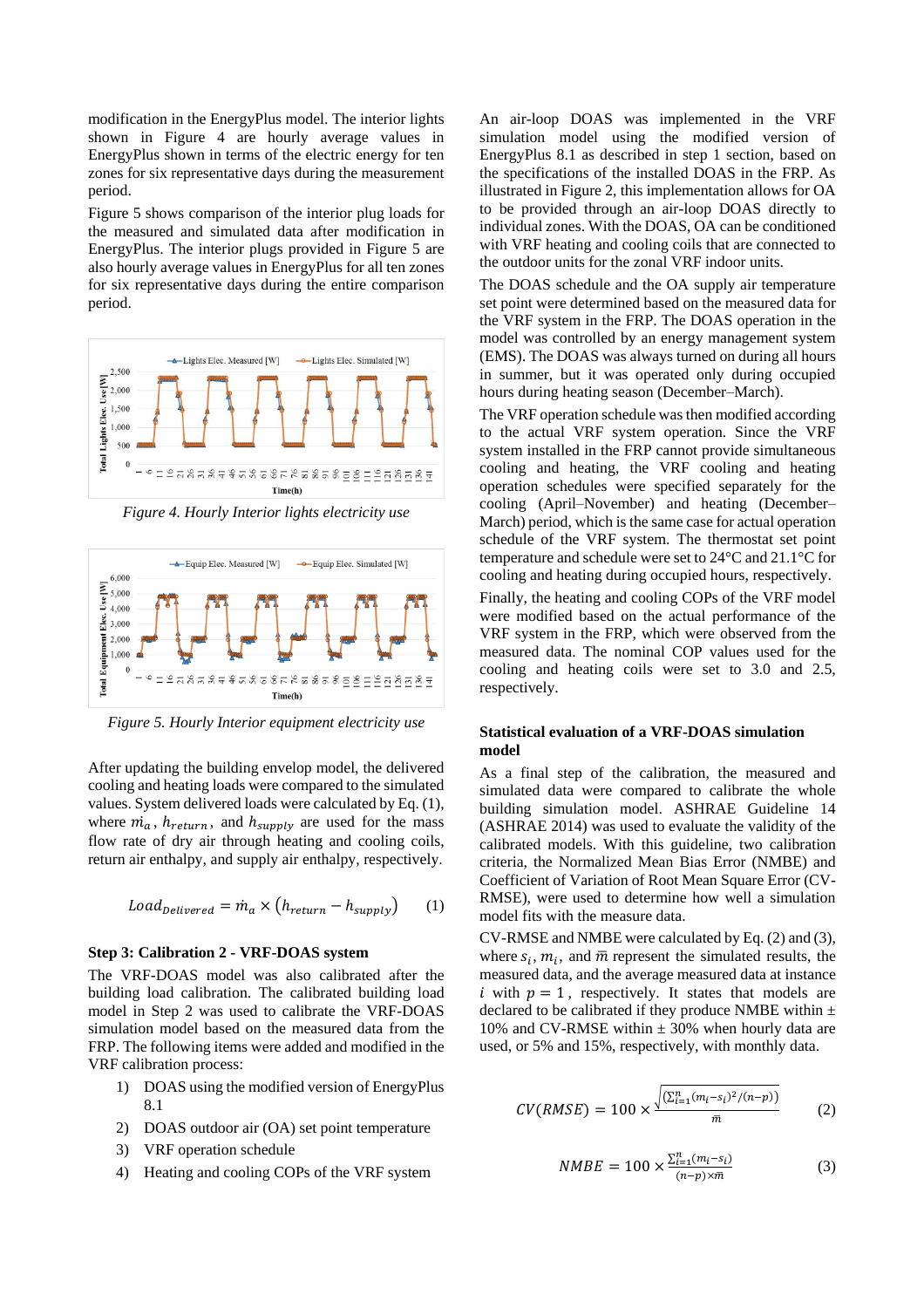## **Discussion and Results Analysis**

### **Comparison of building delivered loads**

[Figure 6](#page-4-0) represents scatter-plots of hourly delivered load of VRF-DOAS model as a function of hourly average OA temperature during the occupied hours. The simulated delivered loads of the VRF-DOAS were compared with the measured data for 25 days during occupied hours. As seen in this figure, the comparison shows that the simulated delivered loads for the VRF-DOAS system are well matched after building components' updates. This calibration step ensures that the simulated building load (envelope + internal gains) matches the delivered cooling and heating loads, which would be a prerequisite to the HVAC system and control calibration.



<span id="page-4-0"></span>*Figure 6. Measured versus simulated hourly VRF Total delivered loads*

### **Comparison of HVAC and whole-building energy use**

The simulated HVAC energy use is compared against the measured data. [Figure 7](#page-4-1) and [Figure 8](#page-4-2) show the hourly patterns of the simulated VRF system and whole-building energy usage compared with the measured consumption for 6 typical days, from August 2015 through February 2016. From the hourly comparison patterns, the simulation results of the calibrated VRF-DOAS model shown in [Figure 7](#page-4-1) and [Figure 8](#page-4-2) agree with the measured data in most hours; however the hourly data reveals that the simulation model often under-predict the high HVAC energy usage in the beginning of system start-up in the morning. This can be caused by various sources of uncertainty in a building performance simulation process (D. Coakley et al. 2014), including the uncertainty of thermal mass and material properties.



<span id="page-4-1"></span>*Figure 7. Hourly comparison of HVAC energy use between measured and simulated data for 6 typical days*



<span id="page-4-2"></span>*Figure 8. Hourly comparison of the whole-building energy use between measured and simulated data for 6 typical days*

[Figure 9](#page-4-3) shows scatter-plots of the simulated hourly VRF-DOAS system energy usage with the measured data versus hourly average OA temperature during the entire cooling and heating period. Since the VRF-DOAS model is a heat pump type of VRF systems, which cannot provide simultaneous cooling and heating to different zones, the VRF-DOAS was operated by a master thermostat, which is located in room 106 on the first floor. The simulation results from the calibrated VRF-DOAS model reasonably fit well with the measured data. In a similar fashion to [Figure 9,](#page-4-3) [Figure 10](#page-4-4) illustrates that comparison between measured and the simulated wholebuilding energy consumption shows reasonably good agreement in the cooling and the heating operation.



<span id="page-4-3"></span>*Figure 9. Measured versus simulated hourly HVAC system energy use during the entire comparison period*



<span id="page-4-4"></span>*Figure 10. Measured versus simulated hourly total energy use during the entire comparison period*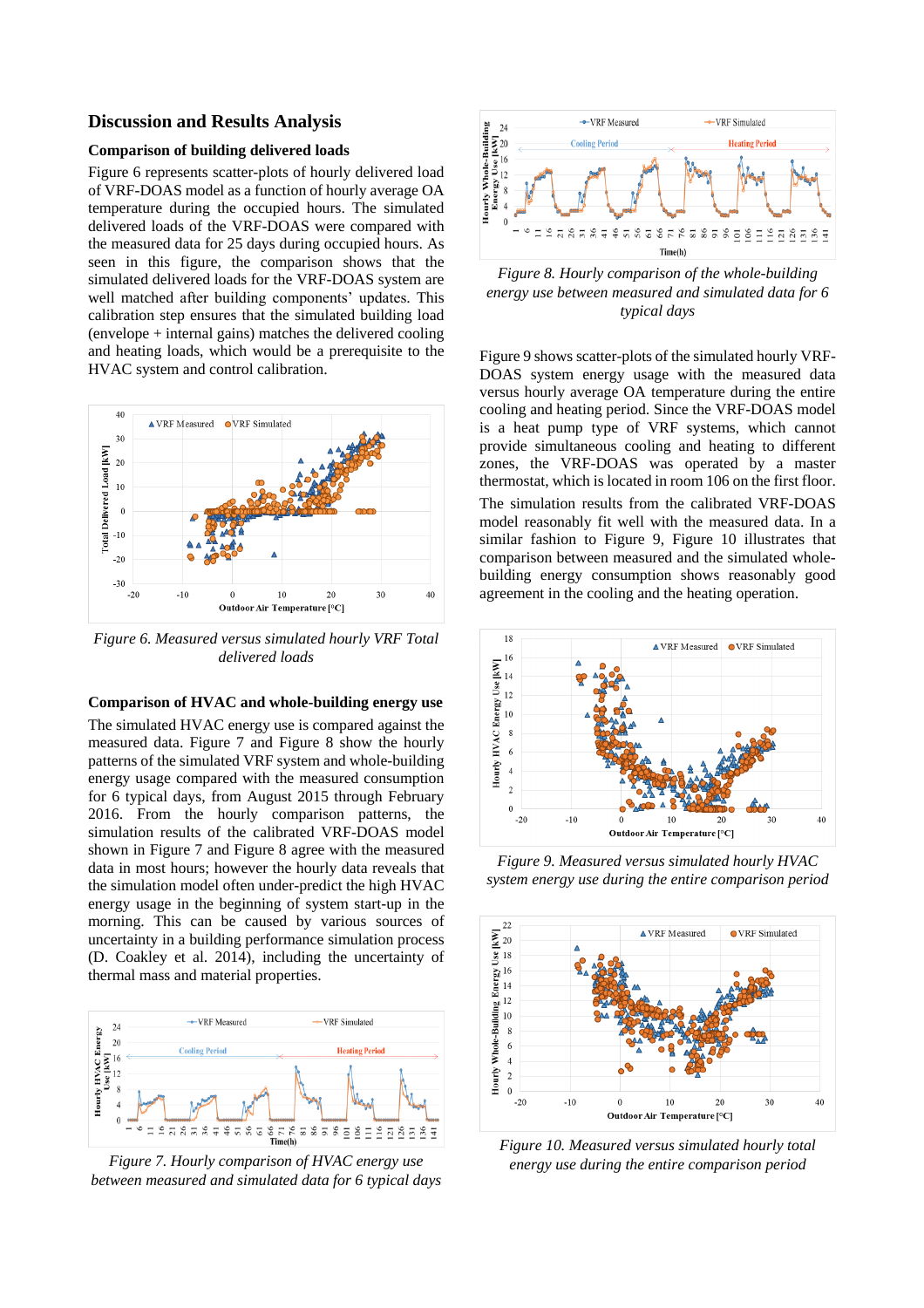#### **Comparison of statistical evaluation for the simulated and measured results**

[Figure 11](#page-5-0) shows the whole-building energy use for the before and after calibration of the VRF-DOAS model, which indicates that the difference in the whole-building energy based on the measured data decreased from 9.3% (376.1 kWh) to 1.9% (78.8 kWh) for the chosen 25 days from August, 2015, through February, 2016. [Table 2](#page-5-1) presents the detailed values of building energy consumption among the measured data, the initial model data (i.e., before calibrated data) and the data after calibration. The results show that the differences between the measured data to the data after calibration are 8.3% (66.1 kWh) for lights, 7.4% (123.8 kWh) for equipment, 17.9% (272.0 kWh) for cooling and heating systems, and 4.8% (3.3 kWh) for VRF fans. The differences for lighting and equipment are due to altered operations of those on some test days from the regular schedules.



<span id="page-5-0"></span>*Figure 11. Comparison of the whole-building energy use of the VRF-DOAS model*

<span id="page-5-1"></span>

|  | Table 2. The Whole-building energy use of the VRF- |  |  |
|--|----------------------------------------------------|--|--|
|  | DOAS model                                         |  |  |

|                   | Lights | Equip.  | Cooling        | Fan   | <b>Total</b> |
|-------------------|--------|---------|----------------|-------|--------------|
|                   |        |         | &              |       |              |
|                   |        |         | <b>Heating</b> |       |              |
| Measured [kWh]    | 795.0  | 1.674.8 | 1,521.7        | 68.2  | 4,059.7      |
| Simulated before  |        |         |                |       |              |
| calibration [kWh] | 864.3  | 1.483.4 | 1,203.1        | 132.8 | 3,683.6      |
| Simulated after   |        |         |                |       |              |
| calibration [kWh] | 861.1  | 1,798.6 | 1.249.7        | 71.5  | 3,980.9      |
| Diff. before      |        |         |                |       |              |
| calibration [%]   | 8.7%   | 11.4%   | 20.9%          | 94.6% | 9.3%         |
| Diff. after       |        |         |                |       |              |
| calibration [%]   | 8.3%   | 7.4%    | 17.9%          | 4.8%  | 1.9%         |

[Table 3](#page-5-2) summarizes the CV-RMSE and NMBE for the VRF-DOAS model before and after calibration. The calculated analysis results in the calibrated model of the VRF-DOAS are reasonably calibrated based on the criteria from the ASHRAE Guideline 14-2014. The calculated results indicate that CV-RMSE and NMBE for hourly data are 15.7% and 3.8%, respectively, after the calibration, which are all within the acceptable criteria

ranges. For daily comparison, CV-RMSE and NMBE are 8.7% and 0.2%, respectively, after the calibration.

| model         |                |                                      |                              |
|---------------|----------------|--------------------------------------|------------------------------|
|               |                | <b>Before</b><br>calibration $(\% )$ | After<br>calibration $(\% )$ |
| Daily         | <b>CV-RMSE</b> | 20.1                                 | 8.7                          |
|               | <b>NMBE</b>    | 9.6                                  | 0.2                          |
| <b>Hourly</b> | <b>CV-RMSE</b> | 32.3                                 | 15.7                         |
|               | <b>NMBE</b>    | 10.9                                 | 3.8                          |

<span id="page-5-2"></span>*Table 3. Statistical evaluation of the VRF simulation* 

# **Conclusion**

Modeling and calibration of a VRF system with a DOAS were performed using a modified EnergyPlus program based on the measured data from FRP. The calibration processes in three main stages: (1) VRF-DOAS source code modification of EnergyPlus 8.1, (2) building load calibration, and (3) VRF-DOAS system updates for final calibration until the statistical comparison shows acceptable match under the criteria defined in the ASHRAE Guideline 14-2014.

The calibration results show that hourly CV-RMSE and NMBE would be within 15.7% and 3.8%, respectively. The results also show that the whole-building energy usage after calibration of the VRF-DOAS model is 1.9% (78.8 kWh) lower than that of the measurements during comparison period.

These results indicate that after a proper calibration with detailed monitored building performance data, the heat pump type VRF-DOAS model can reasonably predict the performance of the actual VRF system under the criteria defined in ASHRAE Guideline 14-2014. In addition, it would be preferred to calibrate the simulated building thermal load before performing HVAC system level calibration if possible.

# **Acknowledgement**

This effort was supported by Samsung Electronics and U.S. Department of Energy. Neither the United States Government nor any agency thereof, nor any of their employees, makes any warranty, express or implied, or assumes any legal liability or responsibility for the accuracy, completeness, or usefulness of any information, apparatus, product, or process disclosed, or represents that its use would not infringe privately owned rights. Reference herein to any specific commercial product, process, or service by trade name, trademark, manufacturer, or otherwise, does not necessarily constitute or imply its endorsement, recommendation, or favoring by the United States Government or any agency thereof. The views and opinions of authors expressed herein do not necessarily state or reflect those of the United States Government or any agency thereof.